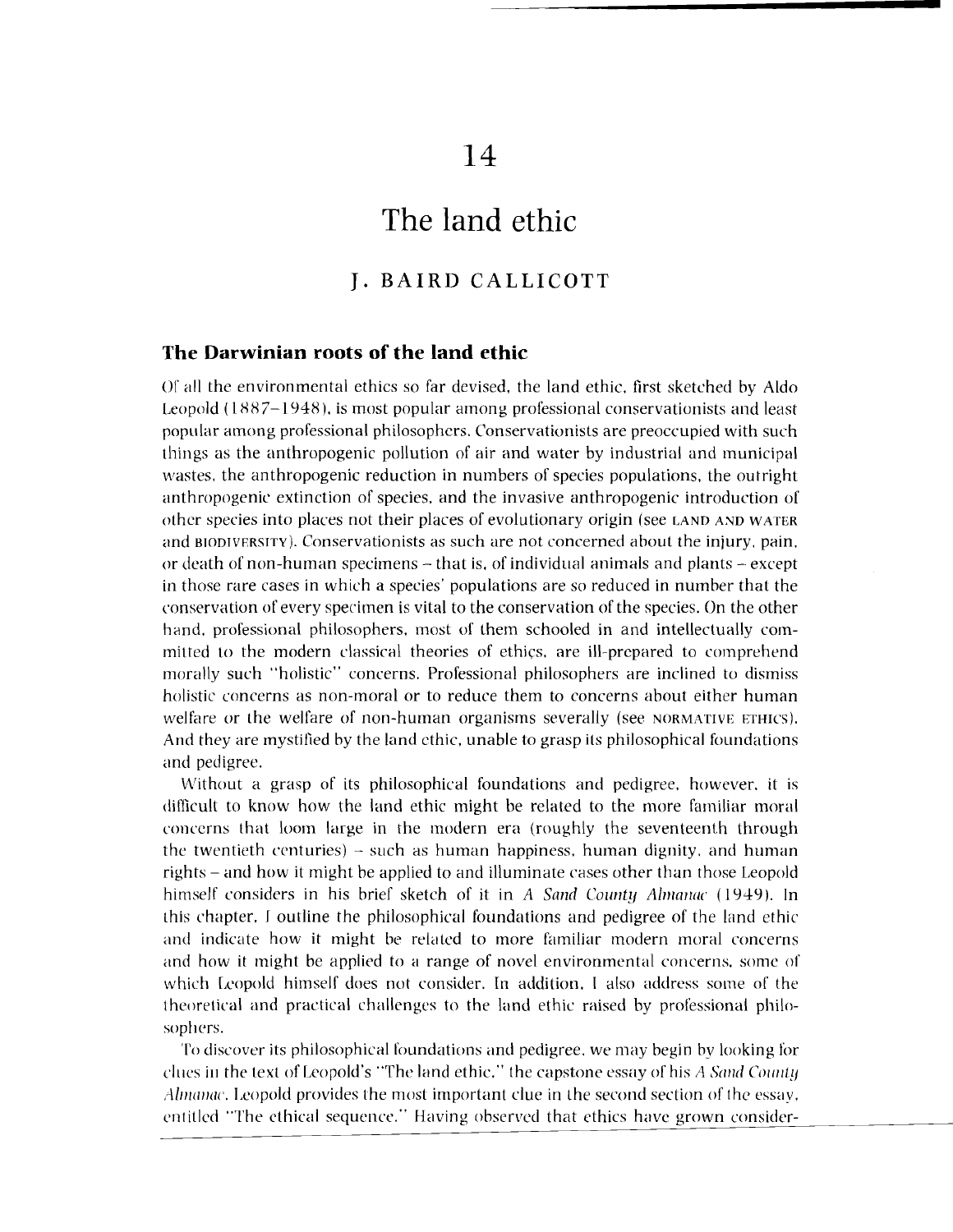ably in scope and complexity during the 3.000 years of recorded history in western civilization. Leopold writes:

This extension of ethics. so far studied only by philosophers [and. Leopold's insinuation is clear. therefore not very revealingly studied] is actually a process in ecological evolution. An ethic. ecologically. is a limitation on freedom of action in the struggle for existence. An ethic. philosophically. is a differentiation of social from anti-social conduct. These are two definitions of one thing. The thing has its origin in the tendency of interdependent individuals or groups to evolve modes of cooperation. (1949. p. 202)

Leopold. I should hasten to point out. was no better a student of philosophy than most professional philosophers are of conservation and its concerns. Hence his characterization of an ethic, "philosophically." is. put most charitably, incomplete. In any case. what he hints at, rather insistently and unmistakably, is some sort of evolutionary interpretation of ethics. Leopold's use here of such words and phrases as "evolution." "struggle for existence," "origin," "evolve," "social and anti-social conduct" evokes not only a general evolutionary context in which to locate an understanding of ethics, it alludes. more particularly, to the classical evolutionary account of ethics in *The Descent of Man* (1871) by Charles Darwin (1809-82), the fourth chapter of which is devoted to "the moral sense." Doubtless, therefore. Darwin's account of "the thing'''s origin and development is what mainly informed Leopold's thinking about ethics.

#### **The evolutionary origin of ethics**

The existence of ethics presents a problem for Darwin's attempt to show how all things human can be understood as gradually evolved by natural (and sexual) selection, from traits possessed by closely related species, his project in *The Descent of Man.* Ethics demands that moral agents selflessly consider other interests in addition to their own. The theory of evolution would seem to predict. however, that the selfish would out-compete the selfless in the "struggle for existence," and thus survive and reproduce in greater numbers. Therefore greater and greater selfishness, not selflessness. would seem to be nature's choice in any population of organisms. including those ancestral to *Homo sapiens.* But history indicates the opposite: that our remote human ancestors were more callous, brutal, and ruthless than are we. At least so it seemed to a refined English gentleman who, while serving as naturalist on the round-the-world voyage of the HMS *Beagle,* had observed first hand what he and his contemporaries regarded as states of savagery and barbarism similar to those from which European and Asian civilizations were believed to have emerged.

[n the absence of a convincing evolutionary explanation of its existence and progressive development, Darwin's pious opponents might point to ethics among human beings as a clear signature by the hand of Providence on the human soul.

To the conundrum presented him by the existence and putatively progressive development of ethics. Darwin's resolution is straightforward and elegant. For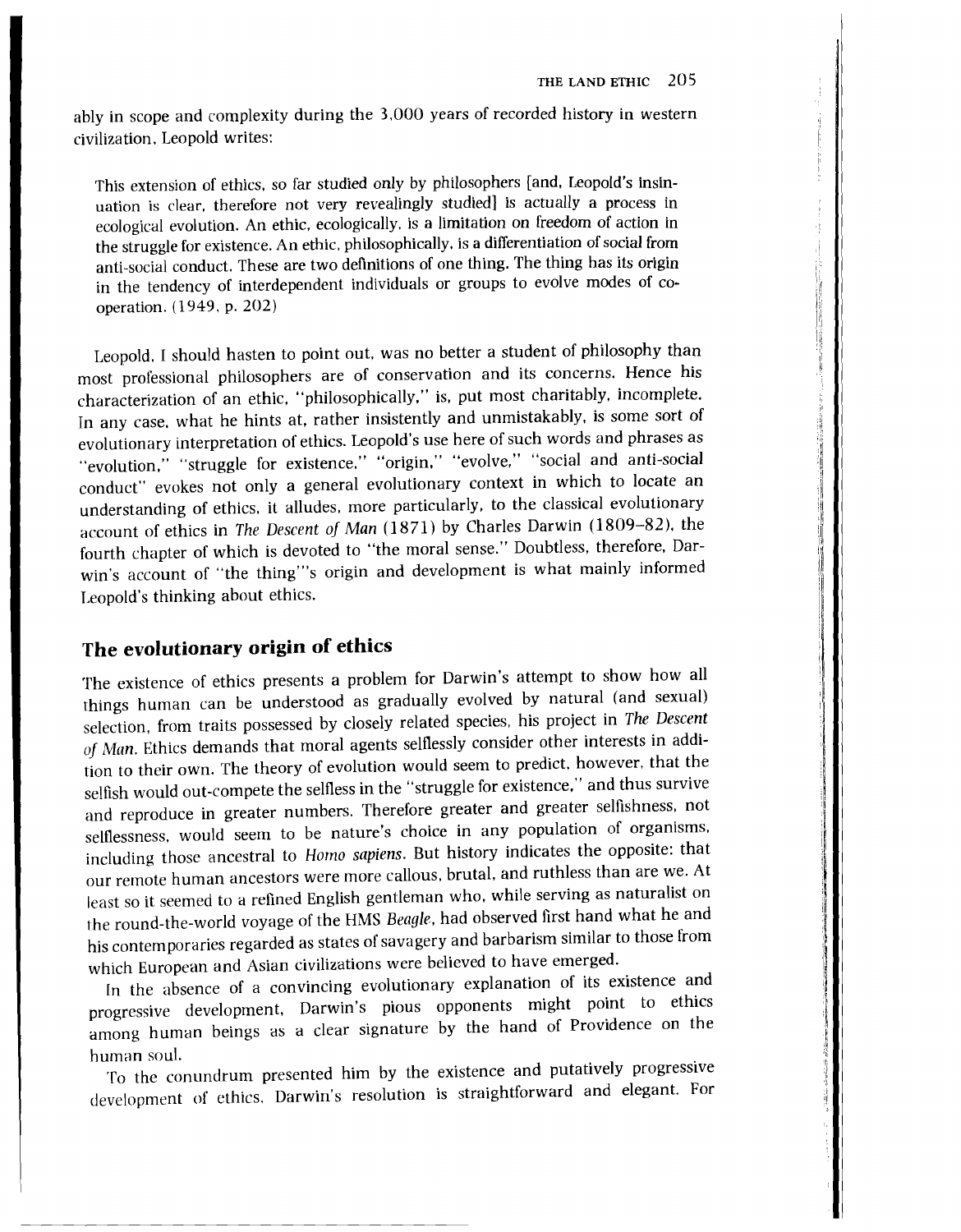many kinds of animals, and especially for *Homo sapiens,* life's struggle is more efficiently prosecuted collectively and cooperatively than singly and competitively. Poorly armed by nature, as solitaries hominids would fall easy prey to their natural enemies or starve for lack of the wherewithal to obtain food. Together our primate ancestors might stand some chance of fending off predators and attacking prey larger than themselves. Like many other similarly situated species. evolving human beings thus formed primitive societies; or, put more precisely. those hominids that formed primitive societies evolved. But without some rudimentary ethics. human societies cannot stay integrated. As Darwin puts it: "No tribe could hold together if murder, robbery, treachery. *&c ..* were common; consequently such crimes within the limits of the same tribe 'are branded with everlasting infamy'; but excite no such sentiment beyond these limits"  $(1871, p. 93)$ .

Darwin's speculative reconstruction of the evolutionary pathway to ethics begins with altruistic "parental and filial affections" which motivate parents (perhaps only the female parent in many species) to care for their offspring and their offspring to desire the company of their parents. Such affectionally bonded nuclear families are small and often ephemeral societies, lasting, as in the case of bears, only until the next reproductive cycle. But the survival advantage to the young of being reared in such social units is obvious. Should the parental and filial affections chance to spill beyond the parental-filial relationship to that between siblings, cousins, and other close kin. such plurally bonded animals might stick together in more stable and permanent groups and defend themselves and forage communally and cooperatively. In which case there might also accrue additional advantages to the members of such groups in the struggle for life. Thus do mammalian societies originate in Darwin's account.

By themselves. the social impulses and sentiments are not ethics. An ethic is a set of behavioral rules, or a set of principles or precepts for governing behavior. The moral sentiments are. rather. the foundations of ethics. as David Hume (1711-76) and Adam Smith (1723-90) argued. a century or so before Darwin considered the matter. In addition to the social sentiments and instincts. *Homo sapiens* evolved a high degree of intelligence and imagination and uniquely possesses a symbolic language. Hence we human beings are capable of generally representing those kinds of behavior which are destructive of society ("murder. robbery. treachery. &c. ") and articulating prohibitions of them in emotionally colored formulae - commandments - which today we call moral rules (see META-ETHICS and EARLY MODERN PHILOSOPHY).

### **The development of ethics correlative to the development of society**

So much then for the origin of ethics; Darwin goes on to account for the development of ethics. As human social groups competed with one another for resources. the larger and better organized out-competed the smaller and less well organized. Hence clans, firstly. merged into tribes: tribes, next, into nations: and nations. eventually. into republics. The emergence of each of these levels of social organization was attended by a corresponding extension of ethics. Darwin sums up this parallel growth of ethics and society as follows: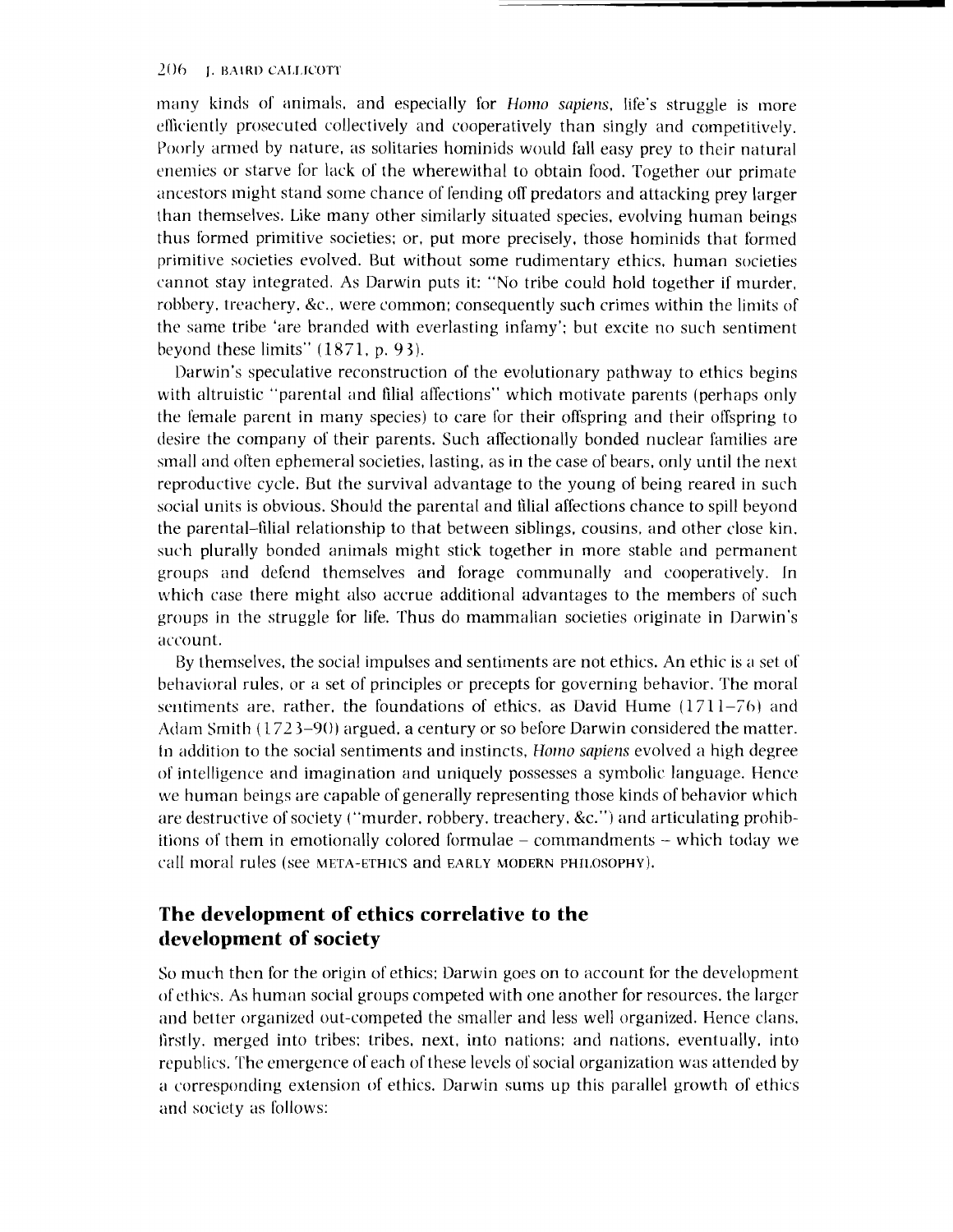As man advances in civilisation, and small tribes are united into larger communities, the simplest reason would tell each individual that he ought to extend his social instincts and sympathies to all the members of the same nation. though personally unknown to him. This point being once reached there is only an artificial barrier to prevent his sympathies extending to the men of all nations and races. (1871, pp. 100-1)

Quite remarkably, the influence of Hume. who lived long before evolutionary thinking was habitual, can be found even in Darwin's speculations about the development of ethics correlative to that of society. Compare the passage quoted from Darwin in the previous paragraph with this one from Hume:

But suppose the conjunction of the sexes to be established in nature. a family immediately arises; and particular rules being found requisite for its subsistence, these are immediately embraced: though without comprehending the rest of mankind within their prescriptions. Suppose that several families unite together into one society, which is totally disjoined from all others, the rules which preserve peace and order, enlarge themselves to the utmost extent of that society.... But again suppose that several distinct societies maintain a kind of intercourse for mutual convenience and advantage. the boundaries of justice still grow larger in proportion to the largeness of men's views and the force of their mutual connexions. History, experience, reason sufficiently instruct us in this natural progress of human sentiments. and in the gradual enlargement of [them]. (1957 [1751], p. 23)

Further, with the emergence of each new level in the social hierarchy – the clan, the tribe, the nation, the republic, the global village  $-$  the content of the moral code changed or was supplemented to reflect and facilitate the novel structure of each newly emerged level. At the tribal level of society. "when the question is put ... is it worse to kill a girl of a foreign tribe, or to marry a girl of one's own. an answer just opposite to ours would be given," Darwin (1871, p. 91) observes. Since Darwin's day. matrimonial ethics have developed further still. In contemporary post-patriarchal society. we would still answer that it is certainly wrong to *kill* a girl of any ethnic group, but we would add that neither is it right to .marry a *girl* of one's own ethnic group or, for that matter, any other. Among ourselves, mature men are allowed to marry only women some four to six years beyond menarche - otherwise they would be guilty of "statutory rape" - and it is, though lawful. "inappropriate" for men to marry or sexually consort with women much younger than themselves.

#### **The land ethic as the next step in the Darwinian society-ethics pas de deux**

During Darwin's lifetime, as during Hume's, a universal ethic of human rights was only dimly visible on the horizon. By the mid-twentieth century, when Leopold was gestating the land ethic. a universal human rights ethic may have seemed more nearly attainable. In any case, Leopold. often called a prophet, looked farther ahead than did Darwin himself, indeed farther ahead than Darwin could have looked in the absence of a well-developed ecological world-view. Leopold (1949. p. 203)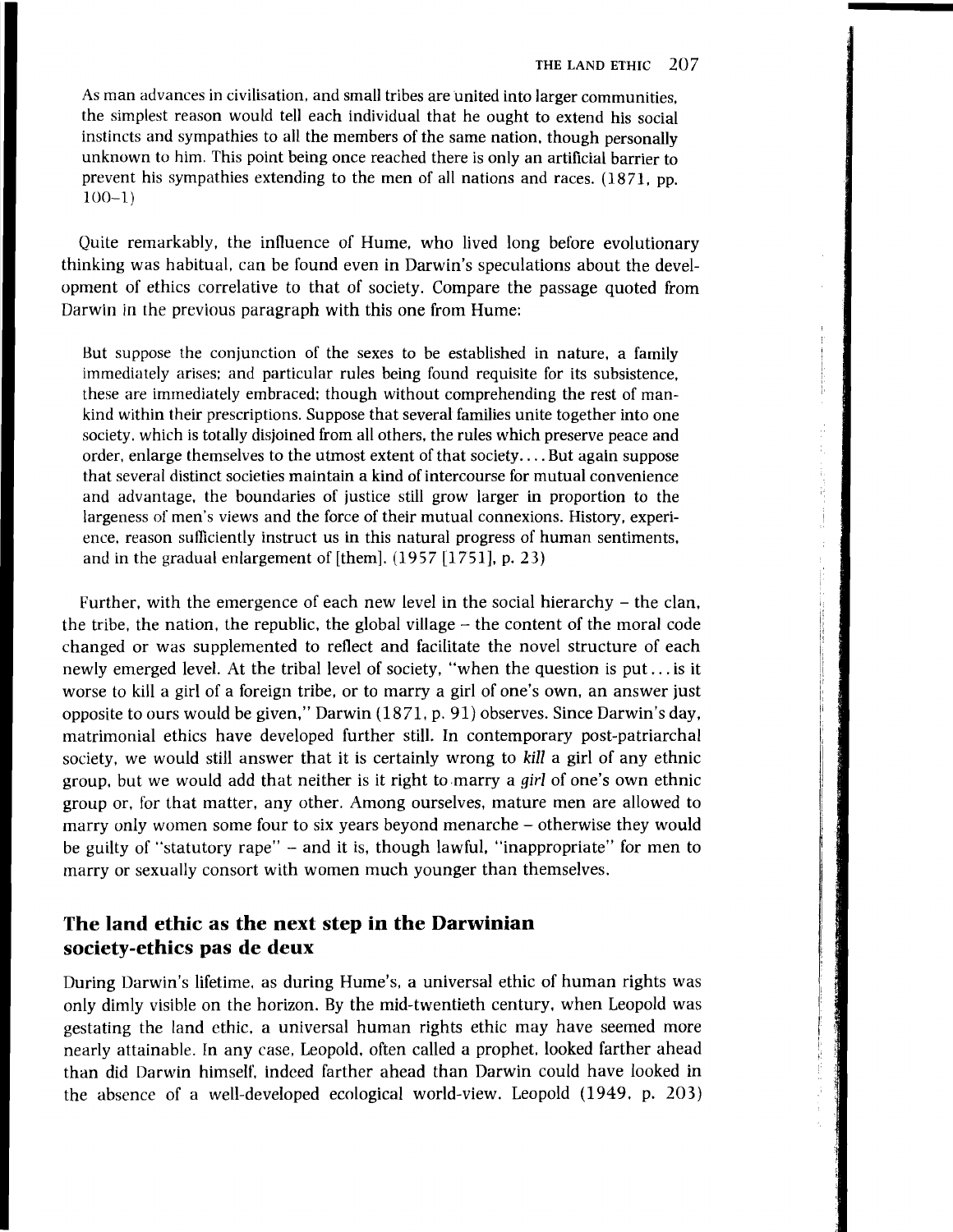summarizes Darwin's natural history of ethics with characteristic compression: "All ethics so far evolved rest upon a single premise: that the individual is a member of a community of interdependent parts." Then he adds an ecological element, the community model of the biota espoused most notably by Charles Elton  $(1900-91)$ : ecology "simply enlarges the boundaries of the community to include soils, waters. plants, and animals, or collectively: the land" (ibid,  $p. 204$ ). When we all learn to "see land as a community to which we belong" not as "a commodity belonging to us" (ibid. p. viii). that same "simplest reason," of which Darwin speaks, might kick in. And. when it does, what results will be a land ethic that "changes the role of Homo *sapiens* from conqueror of the land community to plain member and citizen of it" (ibid, p. 2()4),

So. now the philosophical foundations and pedigree of the land ethic should be manifest. Basically, what Leopold did to cook up the land ethic was to take over Darwin's recipe for the origin and development of ethics, and add an ecological ingredient. the Eltonian "community concept." Darwin in turn had taken over a sentiment-based theory of ethics from Hume and Smith. Leopold may never have studied Hume's or Smith's moral philosophies: certainly he never cites them: indeed he may have known of Hume only as a historian and Smith only as an economist. But because he surely did read Darwin and allude in "The Land Ethic" to Darwin's account of the origin and development of ethics, the philosophical foundations and pedigree of his land ethic are traceable through Darwin to the sentiment-based ethical theories of Hume and Smith.

### **The holism of the land ethic and its antecedents**

According to Leopold, "a land ethic implies respect for ... fellow-members *and also for the community as such*" (1949, p. 204, emphasis added). The land ethic, in other words. has a holistic dimension to it that is completely foreign to the mainstream modern moral theories going back to Hobbes. The holistic dimension of the land ethic  $-$  respect for the community as such, in addition to respect for its members severally  $$ is. however. not in the least foreign to the Darwinian and Humean theories of ethics upon which it is built. Darwin could hardly be more specific or emphatic on this point:

Actions are regarded by savages and were probably so regarded by primeval man. as good or bad, solely as they obviously affect the welfare of the tribe,  $-$  not that of the species, nor that of an individual member of the tribe. This conclusion agrees well with the helief that the so-called moral sense is aboriginally derived from the social instincts. for both relate at first exclusively to the community.  $(1871, p. 96-7)$ 

Cary Varner states flatly that "concern for communities as such has no historical antecedent in David Hume"  $(1991, p. 179)$ . But it does. Demonstrably. Hume insists. evidently against Hobbes and other social contract theorists, that "we must renounce the theory which accounts for every moral sentiment by the principle of self-love. We must adopt a more publick affection, and allow that the interests of society are not, even on their own account, entirely indifferent to us" (1957 [1751], p. 47). Nor is this an isolated remark. Over and over we read in Hume's ethical works such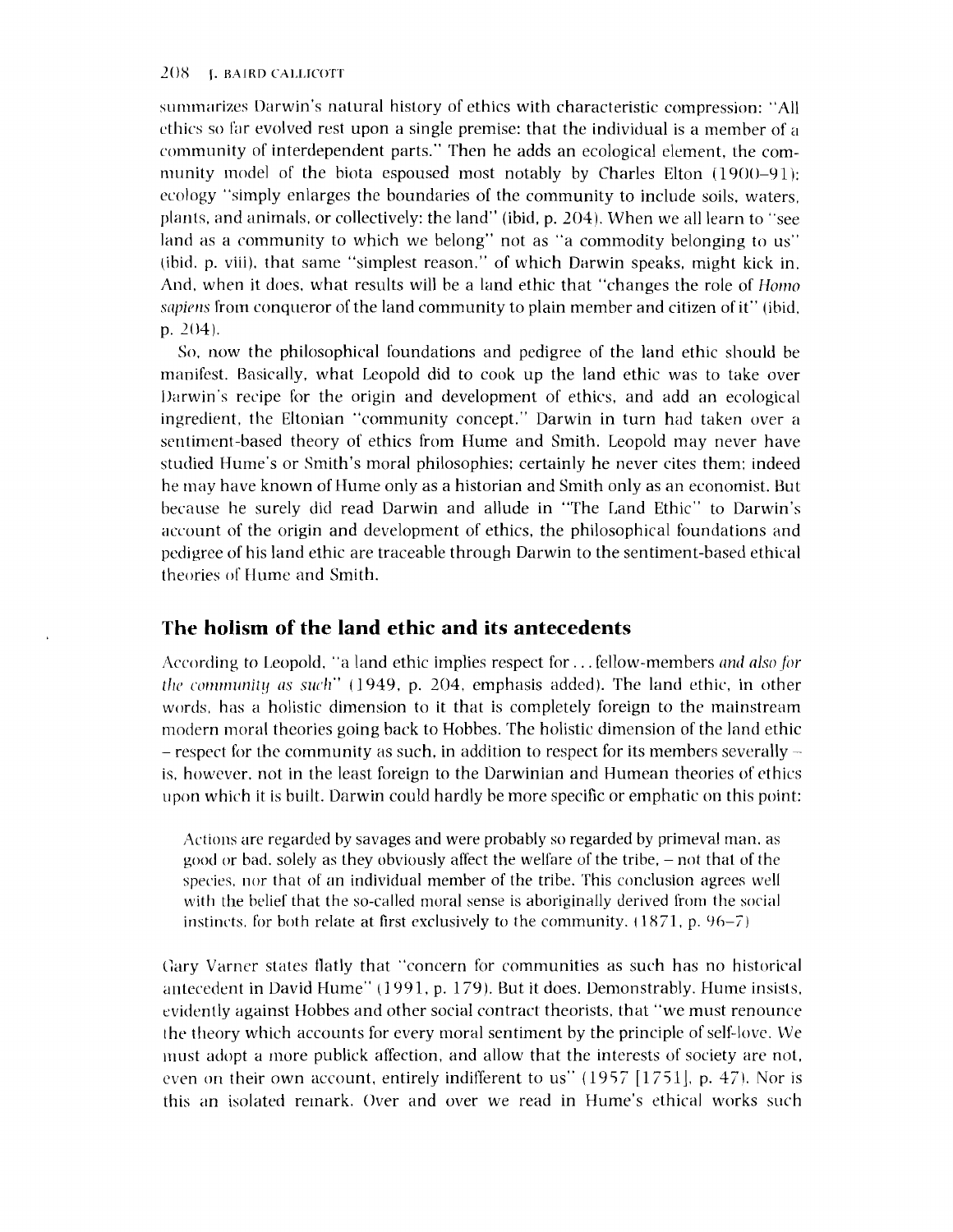statements as this: "It appears that a tendency to publick good, and to the promoting of peace. harmony, and order in society, does always by affecting the benevolent principles of our frame engage us on the side of the social virtues" (ibid. p. 56). And this: "Everything that promotes the interests of society must communicate pleasure, and what is pernicious. give uneasiness" (ibid, p. 58).

That is not to say that in Hume, certainly, and even in Darwin there is no theoretical provision for a lively concern for the individual members of society, as well as for society per se. The sentiment of sympathy being so central to it. I should expressly acknowledge that in the moral philosophy of Adam Smith one finds little ethical holism. Sympathy means "with-feeling." And that "all important-important emotion of sympathy." as Darwin (1871, p. 81) styles it. can hardly extend to a transorganismic entity. such as society per se. which has no feelings per se. Hume and Darwin. however. recognized other moral sentiments than sympathy. some of which  $-$  patriotism, for example  $-$  relate as exclusively and specifically to society as sympathy does to sentient individuals. In Leopold's "The land ethic." in any event, the holistic aspect eventually eclipses the individualistic aspect. Toward the beginning of his essay. Leopold. as noted. declares that a land ethic "implies respect for fellowmembers" of the biotic community, as well as "for the community as such," Toward the middle of the essay he speaks of a "biotic right" to "continue" but such a right accrues. as the context indicates. to species, not to specimens (1949. p. 210). Toward the end of the essay, Leopold writes a summary moral maxim, a golden rule. for the land ethic: "A thing is right when it tends to preserve the integrity, stability, and beauty of the biotic community. It is wrong when it tends otherwise" (ibid, pp. 224-5). [n it. there is no reference at all to "fellow-members." They have gradually dropped out of account as "The Land Ethic" proceeds to its climax.

Why? One reason has already been noted. Conservationists, among whom Leopold counted himself. are professionally concerned about biological and ecological wholes - populations, species, communities, ecosystems - not their individual constituents. And the land ethic is tailored to suit conservation concerns, which are often confounded by concerns for individual specimens. For example. the conservation of endangered plant species is often most directly and efficiently effected by the deliberate eradication of the feral animals that threaten them. Preserving the integrity of a biotic community often requires reducing the populations of some component species, be they native or non-native. wild or feral. Another reason is that ECOLOGY is about metaorganismic entities - biotic communities and ecosystems - not individuals, and the land ethic is expressly informed by ecology and reflects an ecological world-view. Its holism is precisely what makes the land ethic the environmental ethic of choice among conservationists and ecologists. [n short. its holism is the land ethic's principal asset.

Whether by the end of the essay he forgets it or not, Leopold does say in "The Land Ethic" that "fellow-members" of the "land community" deserve "respect." How can we pretend to respect them if. in the interest of the integrity, stability, and beauty of the biotic community, we chop some down, gun others down, set fire to still others, and so on. Such brutalities are often involved in what conservationists call "wildlife management." Here again. to resolve this conundrum, we may consult Darwin. who indicates that ethics originated among *Homo sapiens* in the first place to serve the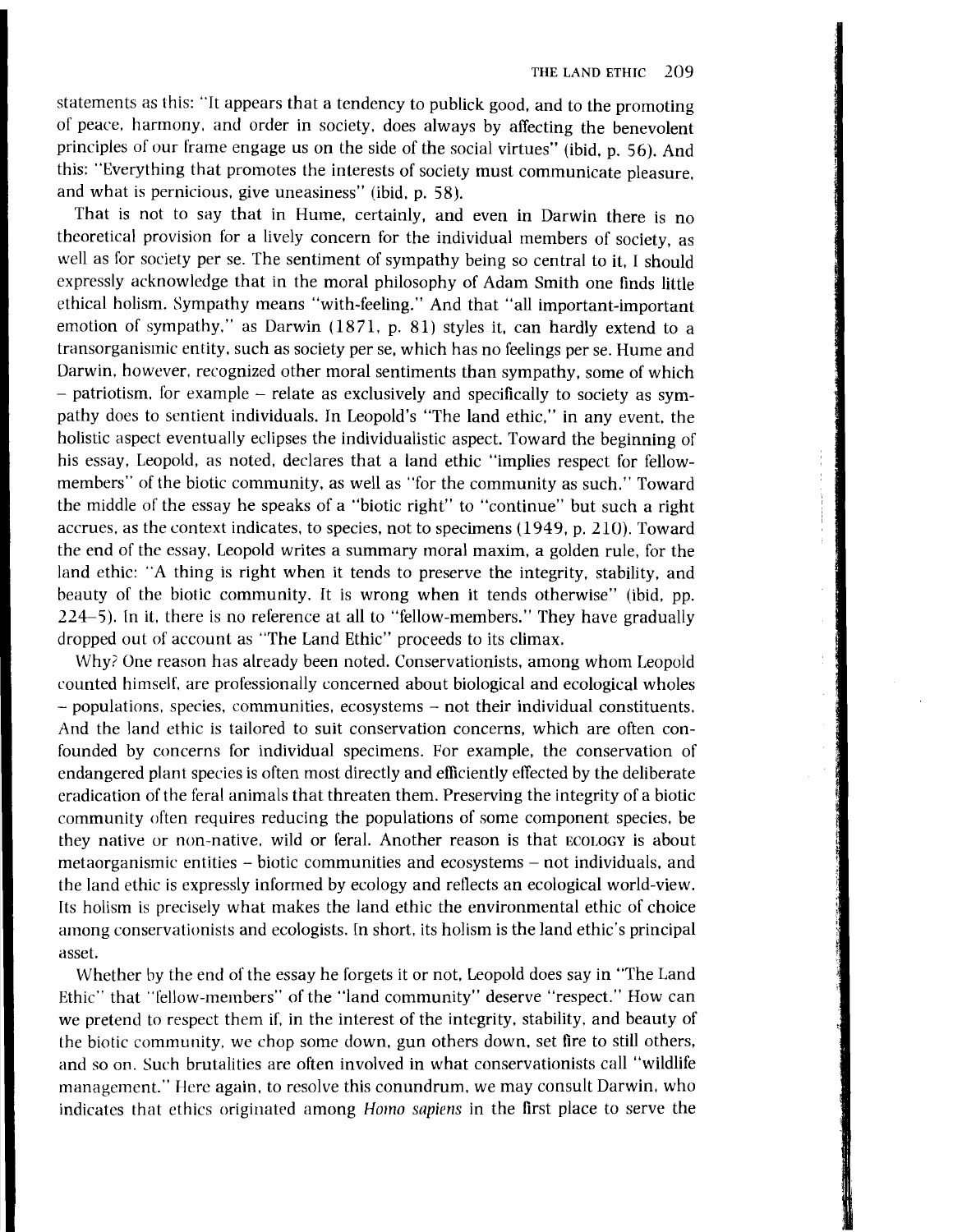welfare of the community. Certainly, among the things that threaten to dissolve a human community are "murder. robbery, treachery, &c." However, as ethics evolve correlatively to social evolution. not only do they widen their scope, they change in content, such that what is wrong correlative to one stage of social development, may not be wrong correlative to the next. In a tribal society, as Darwin observes. exogamy is a cardinal precept. ft is not in a republic. Nevertheless. in all human communitiesfrom the savage clan to the family of man – the "infamy" of murder, robbery, treachery. *etc.* remains "everlasting." But the multispecies biotic community is so different from all our human communities that we cannot assume that what is wrong for one human being to do to another. even at every level of social organization, is wrong for one fellow-member of the biotic community to do to another.

The currency of the economy of nature, we must remember. is energy. And it passes from one member to another, not from hand to hand like money in the human l'conomy, but from stomach to stomach. As Leopold observes of the biotic community. "The only truth is that its members must suck hard, live fast, and die often" (1949. p. lOf). In the biotic community there are producers and consumers, predators and prey. One might say that the integrity and stability of the biotic community depends upon death as well as life: indeed, one might say further. that the life of one member is premised squarely on the death of another. So one could hardly argue that our killing of fellow-members of the biotic community is, prima facie, landethically wrong. It depends on who is killed, for what reasons, under what circumstances. and how. The filling in of these blanks would provide, in each case, an answer to the question about respect. Models of respectful. but often violent and lethal usc of fellow-members of the biotic community are provided by traditional American Indian peoples (Callicott and Overholt 1993).

#### **The holism of the land ethic and the problem of eco-fascism**

Its holism is the land ethic's principal strength. but also its principal liability. Remember that, according to Leopold, evolutionary and ecological biology reveal that "land [is] a community to which we belong" not "a commodity belonging to us" and that from the point of view of a land ethic. we are but "plain members and citizens of the biotic community." Then it would seem that the summary moral maxim of the land ethic applies to *Homo sapiens* no less than to the other members and citizens of the biotic community, plain or otherwise. A human population of more than six billion individuals is a dire threat to the integrity. stability, and beauty of the biotic community. Thus the existence of such a large human population is landethically wrong. To right that wrong should we not do what we do when a population of white-tailed deer or some other species irrupts and threatens the integrity. stability, and beauty of the biotic community? We immediately and summarily reduce it. by whatever means necessary, usually by randomly and indiscriminately shooting the members of such a population to death  $-$  respectfully, of course  $-$  until its numbers are optimized. It did not take the land ethic's critics long to draw out the vitiating  $$ hut. as I shall go on to argue directly. only apparent - implication of the land ethic. According to William Aiken. from the point of view of the land ethic. "massive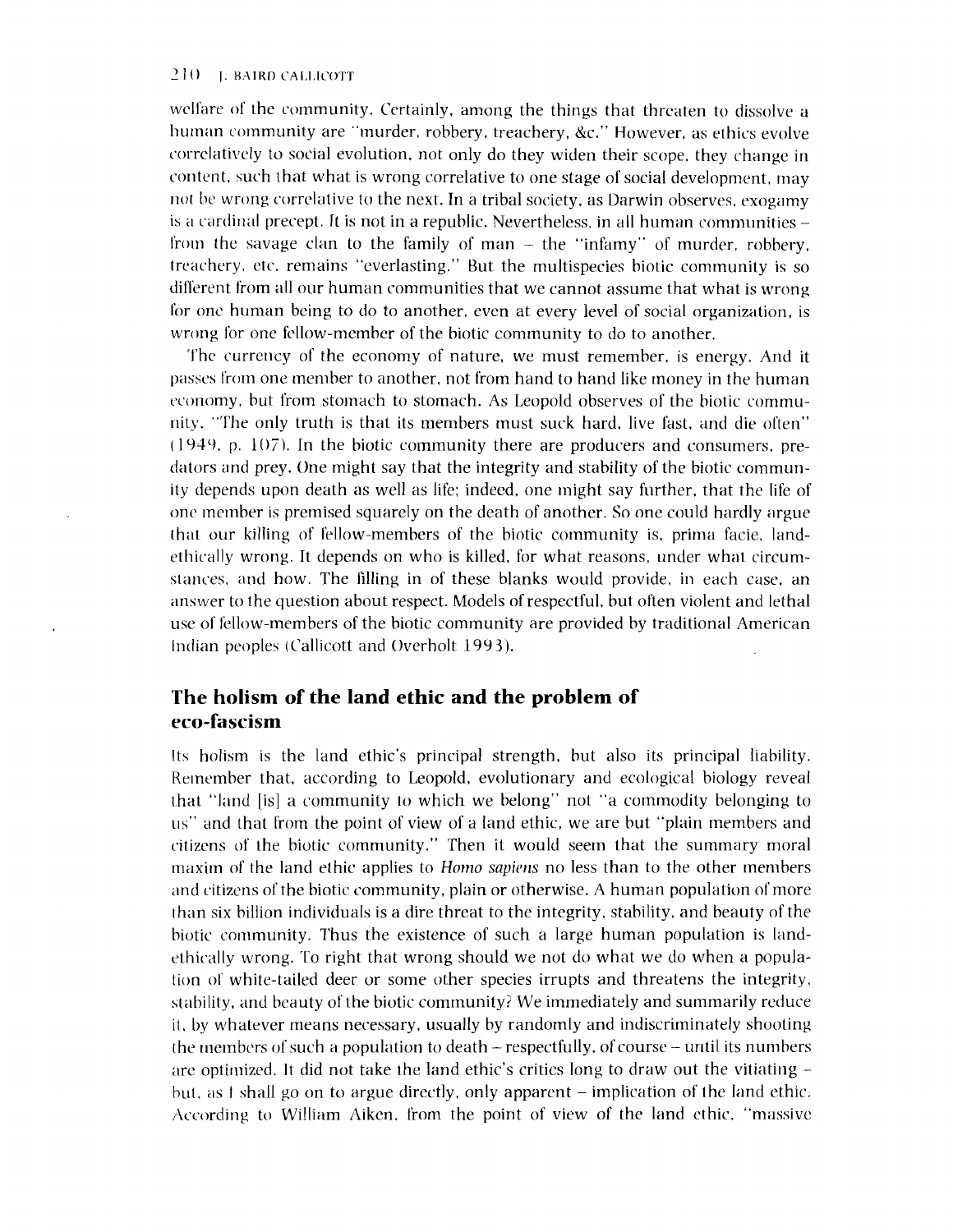human diebacks would be good. It is our duty to cause them. It is our species' duty. relative to the whole, to eliminate 90 per cent of our numbers" (1984. p. 269). Its requirement that individual organisms. apparently also including individual human organisms, be sacrificed for the good of the whole, makes the land ethic, according to Tom Regan, a kind of "environmental fascism" (1983. p. 262). Frederick Ferre echoes and amplifies Aiken's and Regan's indictment of the land ethic:

Anything we could do to exterminate excess people ... would be morally "right"! To refrain from such extermination would be "wrong" !... Taken as a guide for human culture, the land ethic  $-$  despite the best intentions of its supporters  $-$  would lead toward classical fascism. the submergence of the individual person in the glorification of the collectivity. race. tribe. or nation. (1996. p. 18)

Finally. Kristin Shrader-Frechette adds her voice to those expressing moral outrage at the land "cthic": "In subordinating the welfare of all creatures to the integrity, stability. and beauty, of the biotic community, then one subordinates individual human welfare. in all cases, to the welfare of the biotic community" (1996. p. 63).

If the land ethic implies what Aiken, Regan, Ferre. and Shrader-Frechette allege that it does, it must be rejected as monstrous. Happily, it does not. To think that it does, one must assume that Leopold proffered the land ethic as a substitute for, not an addition to. our venerable and familiar human ethics. But he did not. Leopold refers to the various stages of ethical development  $-$  from tribal mores to universal human rights and. finally, to the land ethic  $-$  as "accretions." "Accretion" means an "increase by external addition or accumulation." The land ethic is an accretion that is. an addition  $-$  to our several accumulated social ethics, not something that is supposed to replace them. If, as I here explain. Leopold is building the land ethic on theoretical foundations that he finds in Darwin, then it is obvious that with the advent of cach new stage in the accreting development of ethics. the old stages are not erased or replaced, but added to. I, for example, am a citizen of a republic, but I also remain a member of an extended family, and a resident of a municipality. And it is quite evident to us all, from our own moral experience, that the duties attendant on citizenship in a republic (to pay taxes, to serve in the armed forces or in the Peace Corps, for example) do not cancel or replace the duties attendant on membership in a family (to honor parents, to love and educate children, for example) or residence in a municipality (to support public schools, to attend town meetings). Similarly, it is equally evident - at least to Leopold and his exponents, if not to his critics - that the duties attendant upon citizenship in the biotic community (to preserve its integrity. stability. and beauty) do not cancel or replace the duties attendant on membership in the human global village (to respect human rights).

#### **Prioritizing the duties generated by membership in multiple communities**

The land ethic involves a limited pluralism (multiple moral maxims, multiple sets of duties. or multiple principles and precepts) not a thoroughgoing pluralism of moral philosophies *sensu* Stone (1987) - Aristotelian ethics for this quandary, Kantian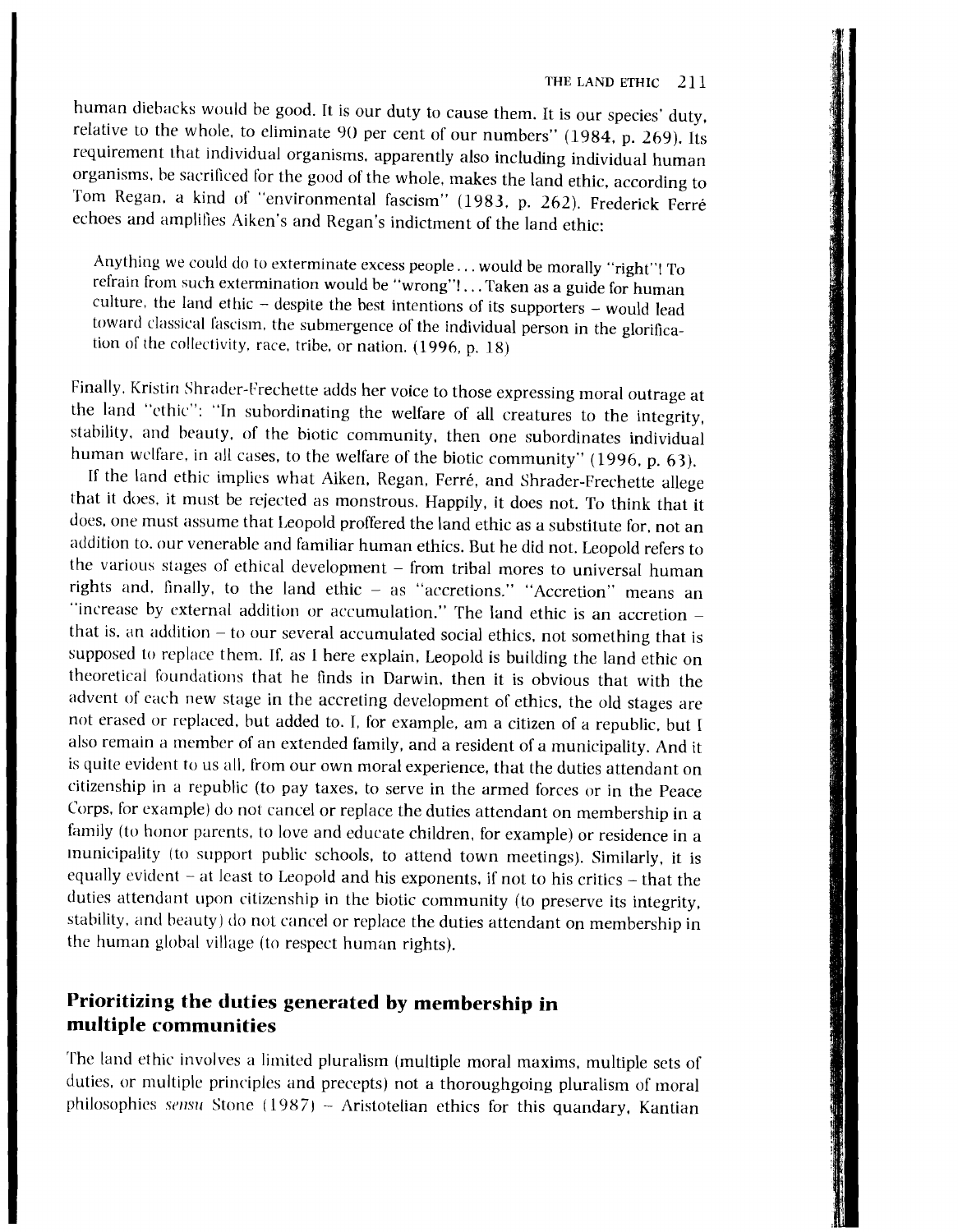ethics for that, utilitarianism here, social-contract theory there. Thus, as Shrader-Frechette points out. the land ethic must provide "second-order ethical principles and a priority ranking system that specifies the respective conditions under which [firstorder] holistic and individualistic ethical principles ought to be recognized" (1996. p. (3). Leopold provides no such second-order principles for prioritizing among firstorder principles, but they can be easily derived from the communitarian foundations of the land ethic. By combining two second-order principles we can achieve a priority ranking among first-order principles, when, in a given quandary, they conflict. The first second-order principle (SOP-1) is that obligations generated by membership in more venerable and intimate communities take precedence over those generated in more recently emerged and impersonal communities. I think that most of us, for example, feel that our family duties (to care for aged parents, say. to educate minor children) take precedence over our civic duties (to contribute to United Way charities, say. to vote for higher municipal taxes to better support more indigent persons on the dole), when, because of limited means, we are unable to perform both family and civic duties. The second second-order principle (SOP-2) is that stronger interests (for lack of a better word) generate duties that take precedence over duties generated by weaker interests. For example. while duties to one's own children, all things being equal, properly take precedence over duties toward unrelated children in one's municipality, one would be remiss to shower one's own children with luxuries while unrelated children in one's municipality lacked the bare necessities (food, shelter, clothing, education) for a decent life. Having the bare necessities for a decent life is a stronger interest than is the enjoyment of luxuries, and our duties to help supply proximate unrelated children with the former take precedence over our duties to supply our own children with the latter.

These second-order principles apply as well in quandaries in which duties to individuals conflict with duties to communities per se. In a case made famous by Jean-Paul Sartre (1905–80) in *L'Existentialisme est un Hunanisme* (1960), a young man is caught in the dilemma of leaving his mother and going off to join the French Free Forces in England, during the Nazi occupation of France in World War II. Sartre, of course. is interested in the existential choice that this forces on the young man and in pursuing the thesis that his decision in some way makes a moral principle, not that it should be algorithmically determined by the application of various moral principles. But the second-order principles here set out apply to the young man's dilemma quite directly and, one might argue, decisively - existential freedom notwithstanding. SOP-1 requires the young man to give priority to the first-order principle, "Honor Thy Father and Thy Mother", over the other first-order principle at play, "Serve Thy Country," But SOP-2 reverses the priority dictated by SOP-I. The very existence of France as a transorganismic entity is threatened. The young man's mother has a weaker interest at stake, for, as Sartre reports, his going off – and maybe getting killed - would plunge her into "despair." His mother being plunged into despair would be terrible. but not nearly as terrible as the destruction of France would be if not enough young men fought on her behalf. So the resolution of this young man's dilemma is clear: he should give priority to the first-order principle, "Serve Thy Country." Had the young man been an American and had the time been the early 19 70s and had the dilemma been stay home with his mother or join the Peace Corps and go to Africa.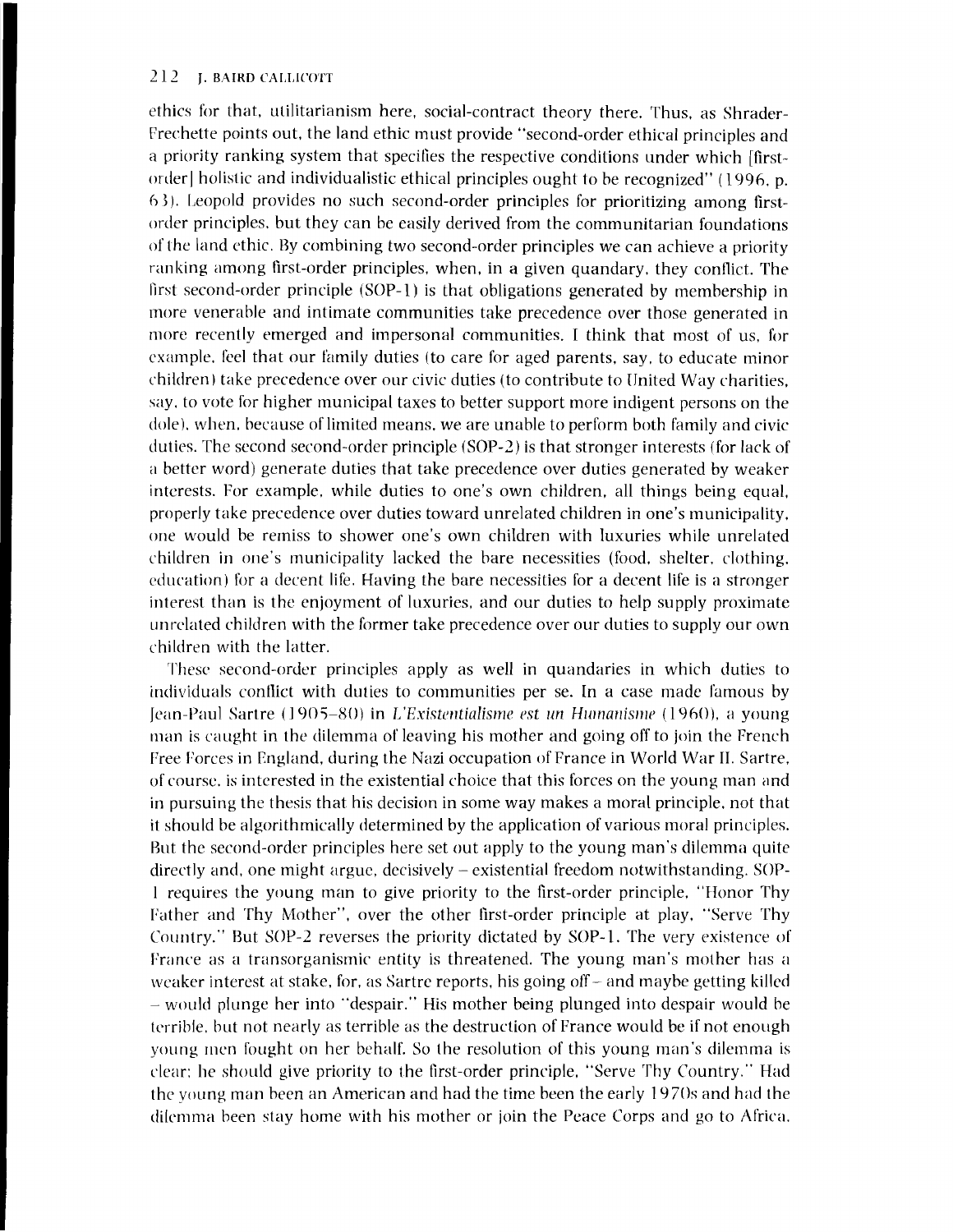then he should give priority to the first-order principle "Honor Thy Father and Thy Mother" and stay home. Had the young man been the same person as Sartre constructs, but had his mother been a Jew whom the Nazis would have sent to a horrible death in a concentration camp if her son does not stay home and help her hide, then again, he should give priority to the first-order principle, "Honor Thy Father and Thy Mother" and stay home.

#### **The priority (second-order) principles applied to the old-growth forest quandary**

Let me consider now those kinds of quandaries in which our duties to human beings conflict with our duties to *biotic* communities as such. Varner supplies a case in point:

Suppose that an environmentalist enamored with the Leopold land ethic is considering how to vote on a national referendum to preserve the spotted owl by restricting logging in Northwest forests.... He or she would be required to vote, not according to the land elhic. but according to whatever ethic governs closer ties to a human family and/or larger human community. Therefore, if a relative is one of 10,000 loggers who will lose jobs if the referendum passes, the environmentalist is obligated to vote against it. Even if none of the loggers is a family member, the voter is still obligated to vote against the referendum. (1991, p. 176)

The flaw in Varner's reasoning is that he applies only  $SOP-1$  – that obligations generated by membership in more venerable and intimate communities take precedence over those generated in more recently emerged and impersonal communities. If that were the only second-order communitarian principle then he would be right. But SOP-2 - that stronger interests generate duties that take precedence over duties generated by weaker interests - reverses the priority determined by applying SOP-1, in this case. The spotted owl is threatened with preventable anthropogenic extinction - threatened with biocide. in a word - and the old growth forest biotic communities of the Pacific Northwest are threatened with destruction. These threats are the environmental-ethical equivalent of genocide and holocaust. The loggers, on the other hand, are threatened with economic losses. for which they can be compensated dollar for dollar. More important to the loggers, I am told, their lifestyle is threatened. But livelihood and lifestyle. for both of which adequate substitutes can be found, is a lesser interest than life itself. If we faced the choice of cutting down millions of 400-year-old trees or cutting down thousands of 40-year-old loggers, our duties to the loggers would take precedence by SOP-I. nor would SOP-l be countermanded by SOP-2. But that is not the choice we face. The choice is between cutting down 400-year-old trees, rendering the spotted owl extinct, and destroying the old growth forest biotic community, on the one hand, and displacing forest workers in an economy which is already displacing them Ihrough automation and raw-log exports to Japan and other foreign markets. And the old growth logging lifestyle is doomed, in any case, to selfdestruct. for it will come to an end with the "final solution" to the old growth forest question. if the jack-booted timber barons (who disingenuously blame the spotted owl for the economic insecurity of loggers and other workers in the timber industry)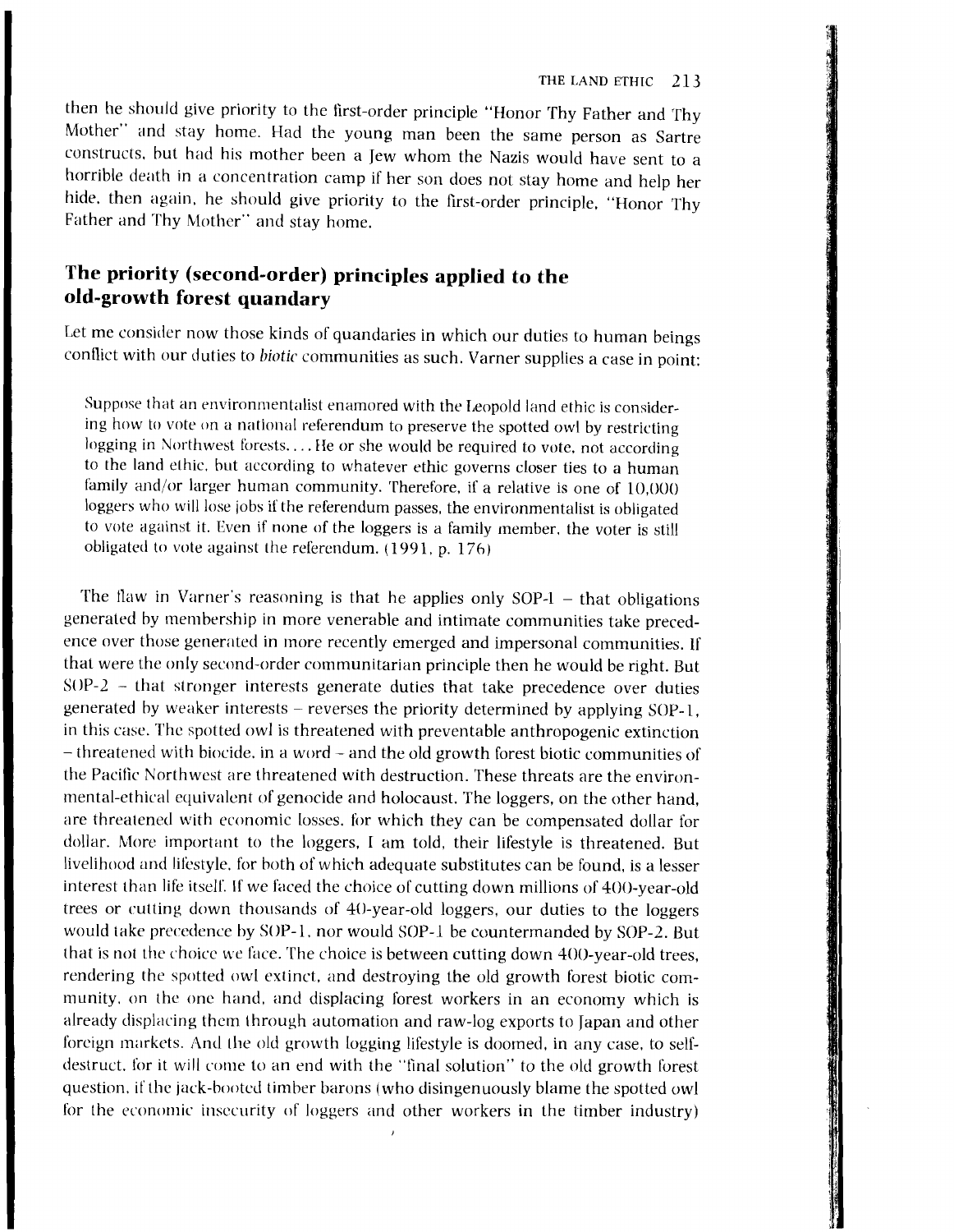continue to have their way. With SOP-2 supplementing SOP-I, the indication of the land ethic is crystal clear in the exemplary quandary posed by Varner. and it is opposite to the one Varner, applying only SOP-l, claims it indicates.

#### **The land ethic in the time of a shifting science of ecology**

Leopold penned the land ethic at mid-century. ECOLOGY then represented nature as tending toward a static equilibrium, and portrayed disturbance and perturbation, especially those caused by *Homo sapiens*, to be abnormal and destructive. In view of the shift in contemporary ecology to a more dynamic paradigm (Botkin 1990), and in recognition of the incorporation of natural disturbance to patch- and landscape-scale ecological dynamics (Pickett and Ostfeld, 1995), we might wonder whether the land ethic has become obsolete. Has the paradigm shift from "the balance of nature" to the "flux of nature" in ecology invalidated the land ethic? I think not, but recent developments in ecology may require revising the land ethic.

Leopold was aware of and sensitive to natural change. He knew that conservation must aim at a moving target. How can we conserve a biota that is dynamic, ever changing, when the very words "conserve" and "preserve"  $-$  especially when linked 10 "integrity" and "stability" - connote arresting change? The key to solving that conundrum is the concept of scale. Scale is a general ecological concept that includes rate as well as scope; that is, the concept of scale is both temporal and spatial. And a review of Leopold's "The Land Ethic" reveals that he had the key, though he may not have been aware of just how multiscalar change in nature actually is.

Leopold writes: "Evolutionary changes ... are usually slow and local. Man's invention of tools has enabled him to make changes of unprecedented violence. rapidity, and scope"  $(1949, p. 217)$ . As noted, Leopold was keenly aware that nature is dynamic. but. under the sway of mid-century equilibrium ecology. he conceived of natural change primarily in evolutionary. not in ecological terms. Nevertheless, scale is equally normative when ecological change is added to evolutionary change, that is, when normal climatic oscillations and patch dynamics are added to normal rates of extinction, hybridization, and speciation.

Homo *sapicns* is. in Leopold's opinion. a part of nature. "a plain member and citizen" of the "land-community." Hence. anthropogenic changes imposed on nature arc no less natural than any other. Nevertheless. because *Homo sapicns* is a moral species. capable of ethical deliberation and conscientious choice. and evolutionary kinship and biotic community membership add a land ethic to our familiar social ethics, anthropogenic changes may be land-ethically evaluated. But by what norm? The norm of appropriate scale.

Let me first, as a model, recount Leopold's use of the temporal scale of evolutionary change as a norm for evaluating anthropogenic change. Consider the current episode of abrupt, anthropogenic, mass species extinction, which many people, I included. intuitively regard as the most morally reprehensible environmental thing going on today. Episodes of mass extinction have occurred in the past. though nonc of those has been attributed to a biological agent. Such events are, however, abnormal. Normally, speciation out-paces extinction  $-$  which is the reason why biological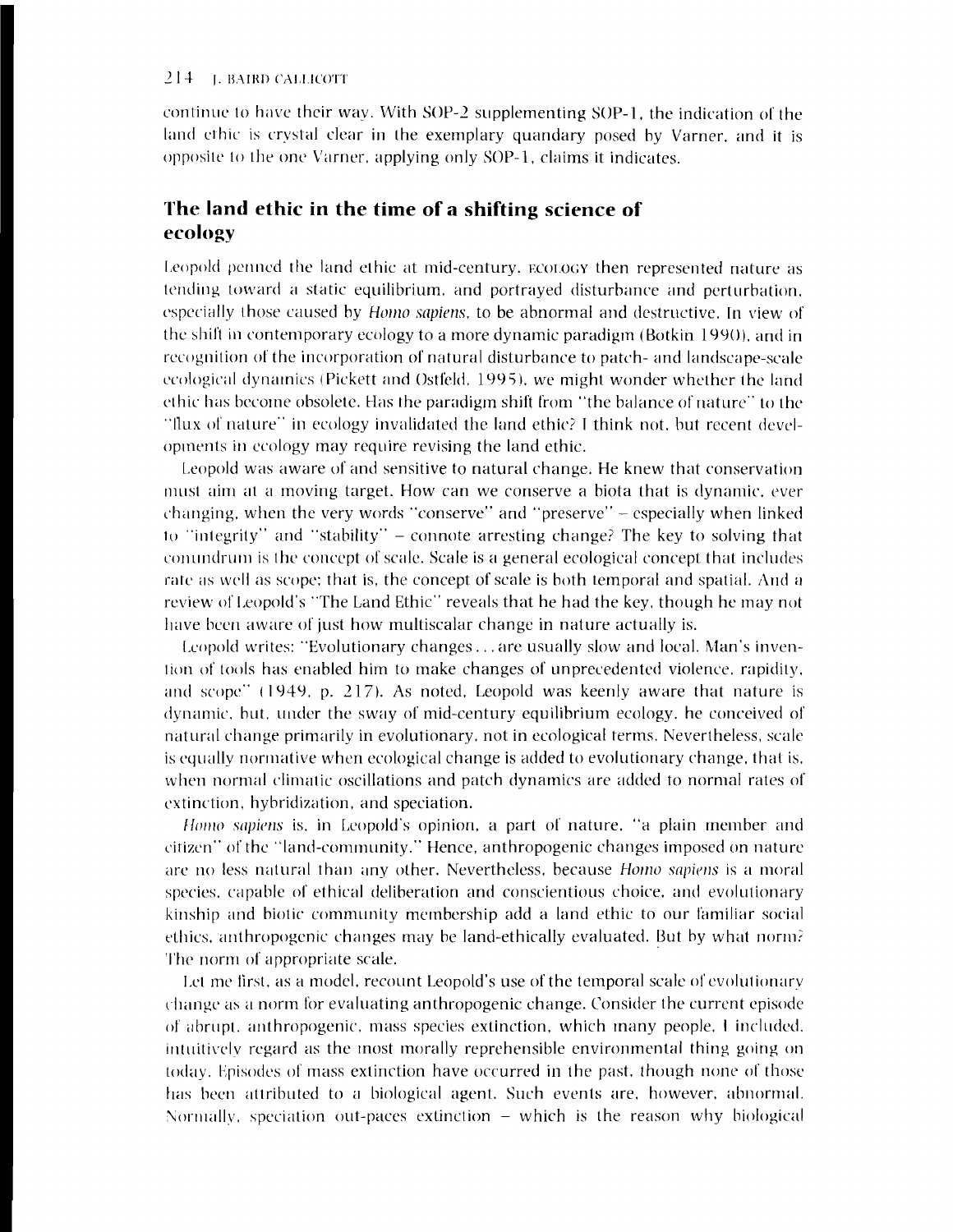diversity has increased over time. So. what is land-ethically wrong with current anthropogenic species extinction? Species extinction is not unnatural. On the contrary, species extinction  $-$  anthropogenic or otherwise  $-$  is perfectly natural. But the current *rate* of extinction is wildly abnormal. Does being the first biological agent of a geologically signitlcant mass extinction event in the 3.5-billion-year tenure of life on planet earth morally become us *Homo sapiens?* Doesn't that make a mockery of the self-congratulatory species epithet: the sapient, the wise species of the genus *Homo?* 

Now let us apply this model to a quandary that Leopold himself never considered. Earth's CLIMATE has warmed up and cooled off in the past. So. what's land-ethically wrong with the present episode of anthropogenic global warming? We are a part of nature. so our recent habit of recycling sequestered carbon may be biologically unique, but it is not unnatural. A land-ethical evaluation of the current episode of anthropogenic climate change can, however. be made on the basis of temporal scale and magnitude. We may be causing a big increase of temperature at an unprecedented rate. That's what's land-ethically wrong with anthropogenic global warming.

Temporal and spatial scale in combination are key to the evaluation of direct human ecological impact. Long before *Homo sapiens* evolved. violent disturbances regularly occurred in nature. And they still occur, quite independently of human agency. Volcanoes bury the biota of whole mountains with lava and ash. Tornadoes rip through forests. leveling trees. Hurricanes erode beaches. Lightning-set fires sweep through forests and savannas. Rivers drown flood plains. Droughts dry up lakes and streams. Why, therefore, are analogous anthropogenic disturbances - clear cuts. beach developments, hydroelectric impoundments, and the like – environmentally unethical? As such, they are not. Once again, it's a question of scale. **In** general. frequent. intense disturbances, such as tornadoes. occur at small, widely distributed spatial scales. while spatially more extensive disturbances, such as droughts. occur less frequently. And most disturbances at whatever level of intensity and scale are stochastic (random) and chaotic (unpredictable). The problem with anthropogenic disturbances - such as industrial forestry and agriculture. exurban development. drift net fishing - is that they are far more frequent, widespread. and regularly occurring than are non-anthropogenic disturbances; they are well out of the spatial and temporal range of disturbances experienced by ecosystems over evolutionary time.

Proponents of the new "flux of nature" paradigm in ecology agree that appropriate scale is the operative norm for ethically appraising anthropogenic ecological perturbations. For example, Pickett and Ostfeld note that

the flux of nature is a dangerous metaphor. The metaphor and the underlying ecological paradigm may suggest to the thoughtless and greedy that since flux is a fundamental part of the natural world, any human-caused flux is justifiable. Such an inference is wrong because the flux in the natural world has severe limits.... Two characteristics of human-induced flux would suggest that it would be excessive: fast rate and large spatial extent. (1995, p. 273)

Among the abnormally frequent and widespread anthropogenic perturbations that  $\,$ Leopold himself censures in "The Land Ethic" are the continent-wide elimination of large predators from biotic communities in North America; the ubiquitous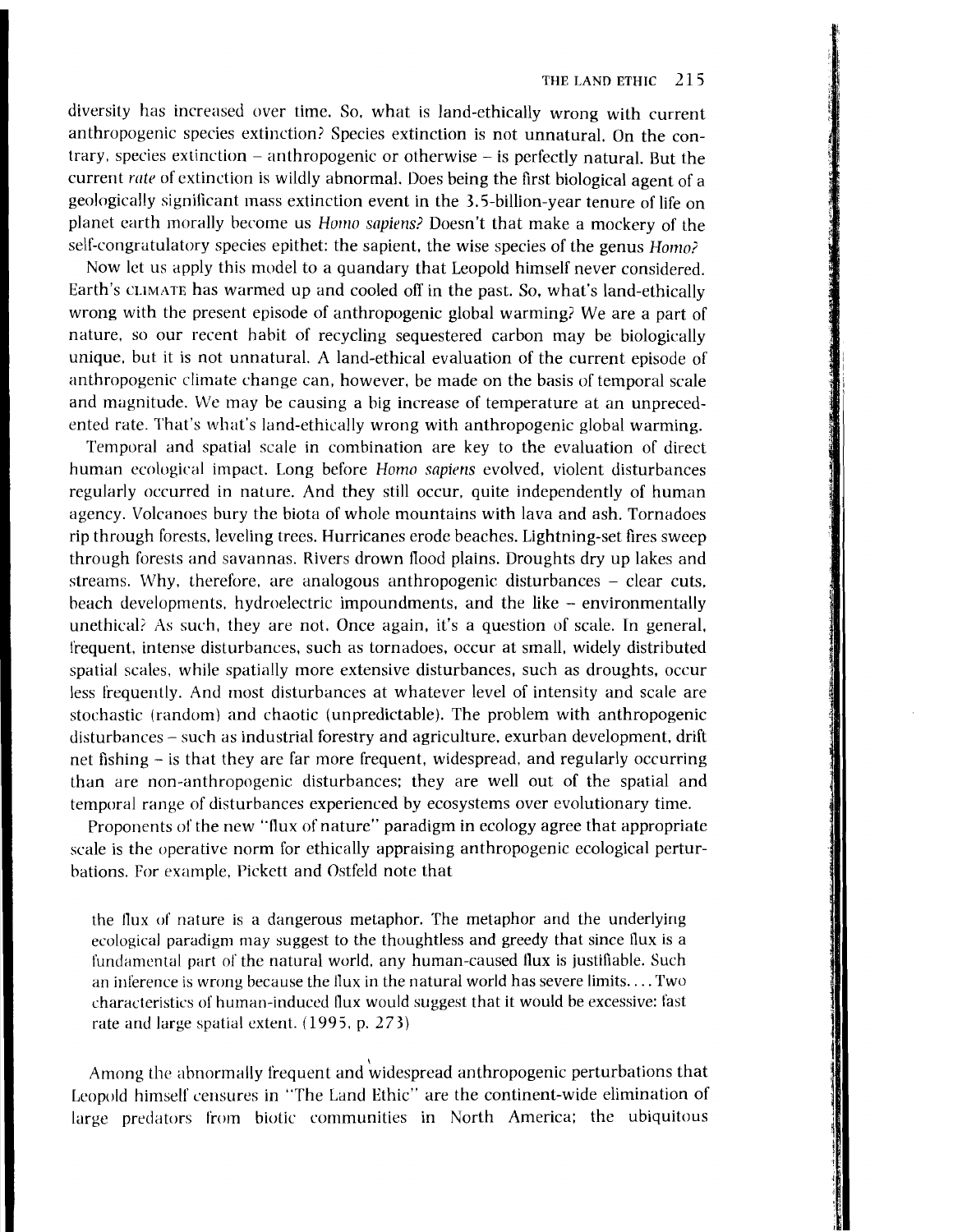#### 216 **J. BAIRD CALLICOTT**

substitution of domestic species for wild ones: the ecological homogenization of the planet resulting from the anthropogenic "world-wide pooling of faunas and tloras": the ubiquitous "polluting of waters or obstructing them with dams" (1949, p. 217).

The summary moral maxim of the land ethic, however, must be dynamized in light of developments in ecology over the past quarter-century, Leopold acknowledges the existence and land-ethical significance of natural environmental change, but seems to have thought of it primarily on a very slow evolutionary temporal scale. Even so, he thereby incorporates the concept of inherent environmental change and the crucial norm of scale into the land ethic. **In** light of more recent developments in ecology, we can add norms of scale to the land ethic for both climatic and ecological dynamics in land-ethically evaluating anthropogenic changes in nature. One hesitates to edit Leopold's elegant prose, but as a stab at formulating a dynamized summary moral maxim for the land ethic, I will hazard the following: A thing is right when it tends to disturb the biotic community only at normal spatial and temporal scales. It is wrong when it tends otherwise.

#### **References**

- /\.iken, W. (19H4) "Ethical issues in agriculture." in *Earthbound: New lntroductoru Essays* in *Environmental Ethics,* ed. T. Regan (York: Random House), pp. 274-88. [An overview of ethical issues in agriculture including anthropocentric, animal liberation, and ecocentric perspectives. I
- Botkin. I). (1990) *Discordant Harmonies: A New Ecology for the Twenty-first Century* (New York: Oxford University Press). [A popularization of the shift from a static. equilibrium model of nature in ecology to a more dynamic, non-equilibrium model.]
- Callicott. I. R. and Overholt. T. W. (1993) "American Indian attitudes toward nature." in *Pllilosophy from Africa to Zen: An Invitation to World Pililosophy,* ed. R. *C.* Solomon and K. M. Higgins (Lanham, MD: Rowman and Littlefield). [A characterization of American Indian environmental ethics based on various traditional and contemporary sources.]
- Darwin. *C.* R. (1871) *The Descent of Man and Selection* in *Relation to Sex.* 2 vols. Vol. 1 (London: John Murray). IThe extension of the theory of evolution to human psychological characteristics, including such phenomena as ethics and religion, as well as to human physical traits.]
- Ferré. F. (1996) "Persons in nature: toward an applicable and unified environmental ethics," *Ethics and the Environment 1, pp. 15–25.* [A critique of the approaches to environmental ethics by Holmes Rolston III and J. Baird Callicott in favor of a Whiteheadian alternative.]
- Hume, D. (1957 [1751]) An *Inquiry Concerning the Principles of Morals*, ed. C. W. Hendel (New York: The Liberal Arts Press). [The work that Hume regarded as his best in which he develops his ethical philosophy based on a theory of moral sentiments.
- Leopold. A. (11)49) *A Sand County Almanac with Sketches Here and There* (New York: Oxford University Press). [A slim, posthumously published volume of essays conveying an ecological and evolutionary world-view and its moral implications.)
- Pickett, S. T. A. and Ostfeld, R. S. (1995) "The shifting paradigm in ecology." in *A New Century* for Natural Resource Management, ed. R. L. Knight and S. F. Bates (Washington: Island Press), pp. 261-77. IA comparison of the classic balance-of-nature paradigm in ecology with the new flux-of-nature paradigm with attention to the environmental ethics implications of both.]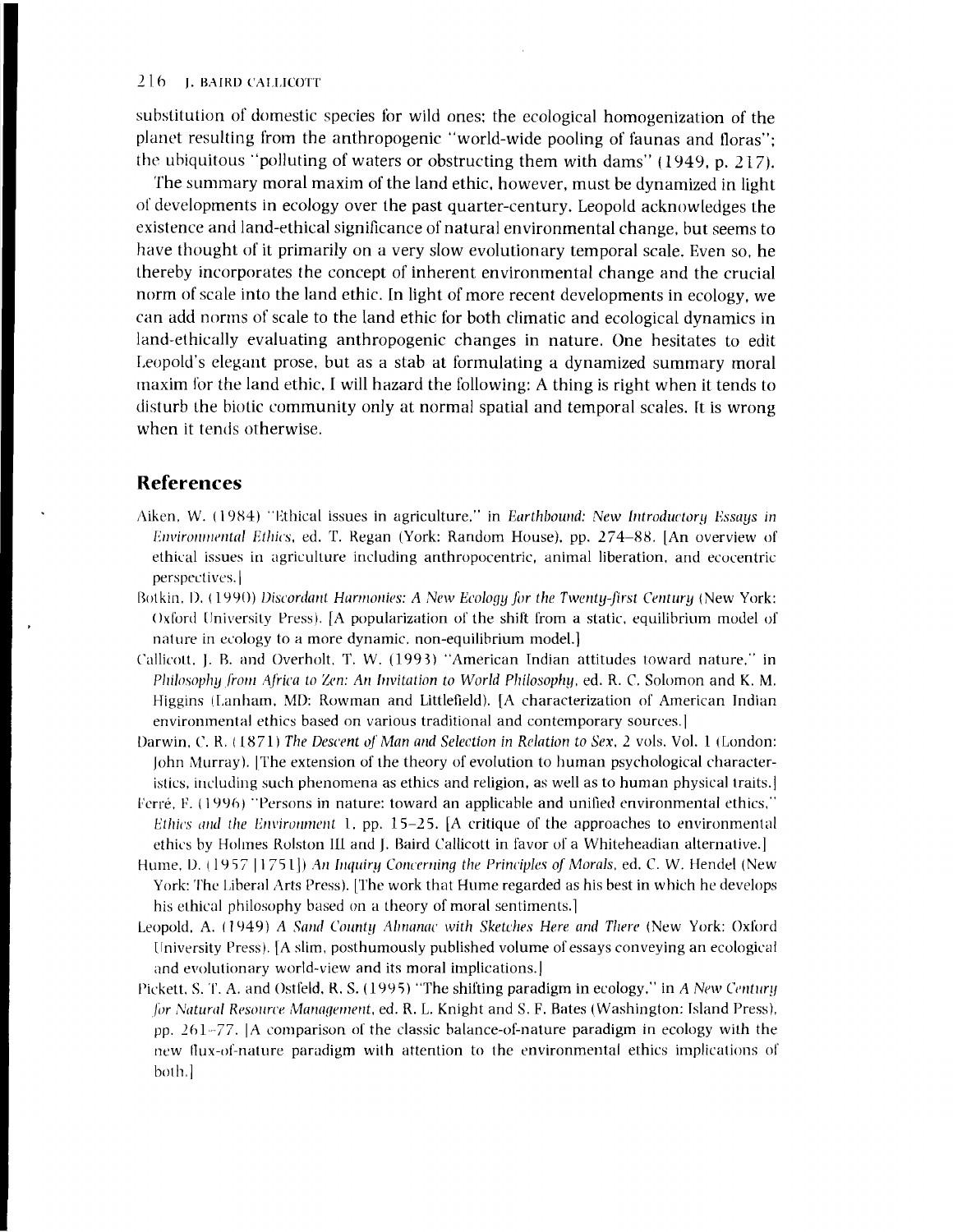- Regan. T. (1983) *The Case for Animal Rights* (Berkeley: University of California Press). [A magisterial analysis of rights and an argument for according rights to a narrow set of animals - mature mammals.]
- Shrader-Frechette, K. S. (1996) "Individualism, holism, and environmental ethics," *Ethics and the Environment 1, pp. 55–69.* [A critique of economistic individualism and ecological holism as approaches to environmental ethics in favor of hierarchical holism in which strong human rights have priority over environmental obligations, while the latter have priority over weak human interests.l
- Stone. *C. D.* (1987) *The Case for Moral Pluralism* (New York: Harper and Row). [An argument for selecting off the rack from among a suite of traditional and contemporary ethical theories, depending on the moral quandary one faces. instead of working to develop a comprehensive ethical theory that might adequately address all moral quandaries.]
- Varner, G. E. (1991) "No holism without pluralism." *Environmental Ethics* 19, pp. 175–9. [A reiteration of Stone's claim that a single moral theory cannot adequately address the full range of human, humane, and environmental concerns.]

#### **Further reading**

Callicott. J. B. (1989) *In Defense of tile Land Ethic: Essays in Environmental Philosophy* (Albany: State University of New York Press). [A miscellaneous collection of essays most of which elaborate on the Aldo Leopold land ethic.